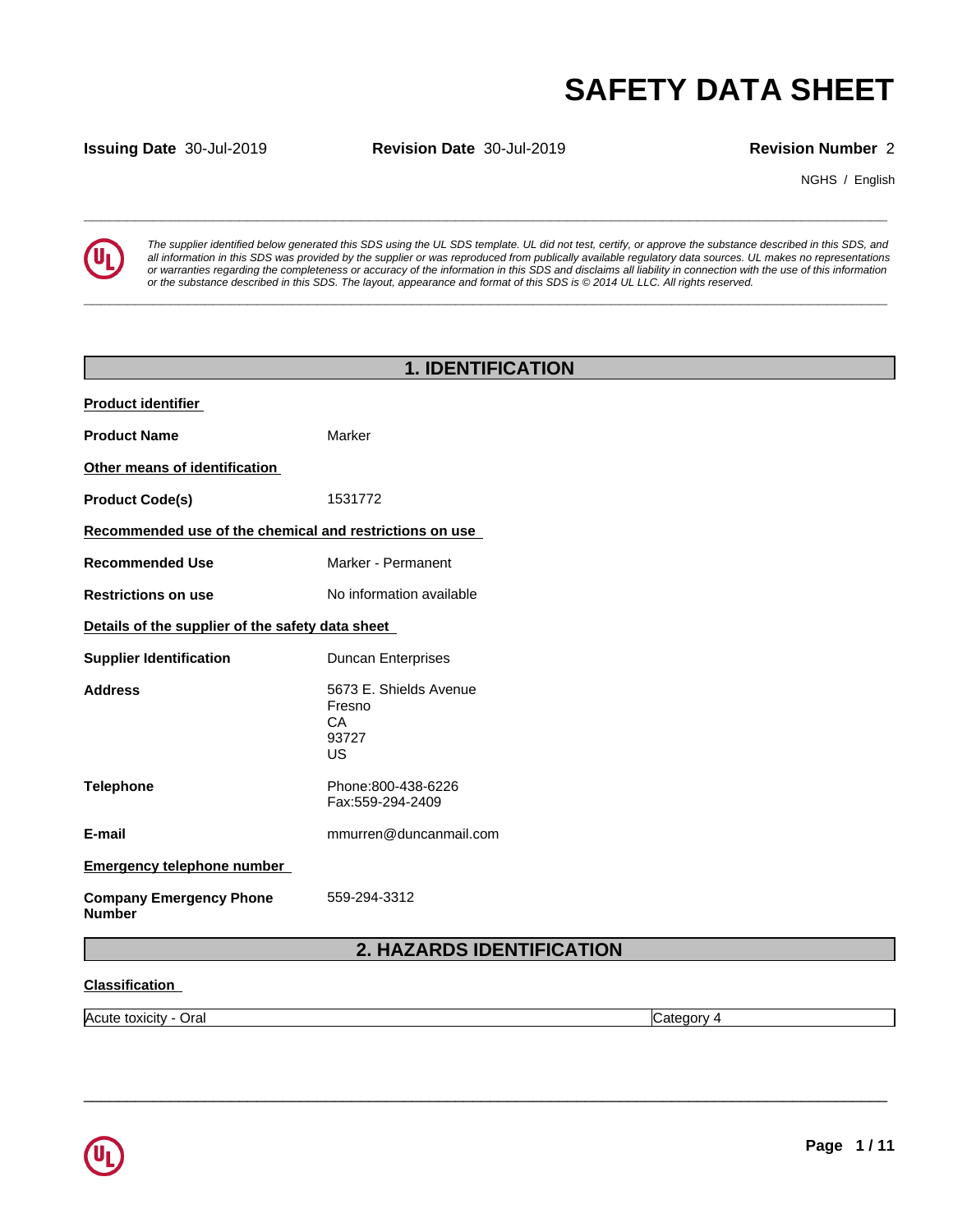**Appearance** Color **Physical state** Pre-Moistened Towelette (free liquids) Liquid

 $\overline{\phantom{a}}$  ,  $\overline{\phantom{a}}$  ,  $\overline{\phantom{a}}$  ,  $\overline{\phantom{a}}$  ,  $\overline{\phantom{a}}$  ,  $\overline{\phantom{a}}$  ,  $\overline{\phantom{a}}$  ,  $\overline{\phantom{a}}$  ,  $\overline{\phantom{a}}$  ,  $\overline{\phantom{a}}$  ,  $\overline{\phantom{a}}$  ,  $\overline{\phantom{a}}$  ,  $\overline{\phantom{a}}$  ,  $\overline{\phantom{a}}$  ,  $\overline{\phantom{a}}$  ,  $\overline{\phantom{a}}$ 

**Odor** Slight

**GHS Label elements, including precautionary statements**

**Warning**

**Hazard statements** Harmful if swallowed



**Precautionary Statements - Prevention** Wash face, hands and any exposed skin thoroughly after handling Do not eat, drink or smoke when using this product **Precautionary Statements - Response**

# **Ingestion**

IF SWALLOWED: Call a POISON CENTER or doctor if you feel unwell Rinse mouth

# **Precautionary Statements - Disposal**

Dispose of contents/container to an approved waste disposal plant

**Other information**<br> **Unknown acute toxicity 147.6 % of the mixture consists of ingredient(s) of unknown toxicity** 

33.4 % of the mixture consists of ingredient(s) of unknown acute oral toxicity

147.6 % of the mixture consists of ingredient(s) of unknown acute dermal toxicity

133.1 % of the mixture consists of ingredient(s) of unknown acute inhalation toxicity (gas)

133.1 % of the mixture consists of ingredient(s) of unknown acute inhalation toxicity (vapor)

133.1 % of the mixture consists of ingredient(s) of unknown acute inhalation toxicity (dust/mist)

# **3. COMPOSITION/INFORMATION ON INGREDIENTS**

# **Substance**

Not applicable.

# **Mixture**

| Chemical name                 | CAS No.    | Weight-% | <b>Hazardous Material</b><br><b>Information Review Act</b><br>registry number (HMIRA)<br>registry $#$ ) | Date HMIRA filed and<br>date exemption granted<br>(if applicable) |
|-------------------------------|------------|----------|---------------------------------------------------------------------------------------------------------|-------------------------------------------------------------------|
| Carbon black                  | 1333-86-4  | 32.4     |                                                                                                         |                                                                   |
| Styrene acrylate<br>copolymer | 25085-34-1 | 30       |                                                                                                         |                                                                   |
| Talc                          | 14807-96-6 | 25.8     |                                                                                                         |                                                                   |
| Barium sulfate                | 7727-43-7  | 14.5     |                                                                                                         |                                                                   |

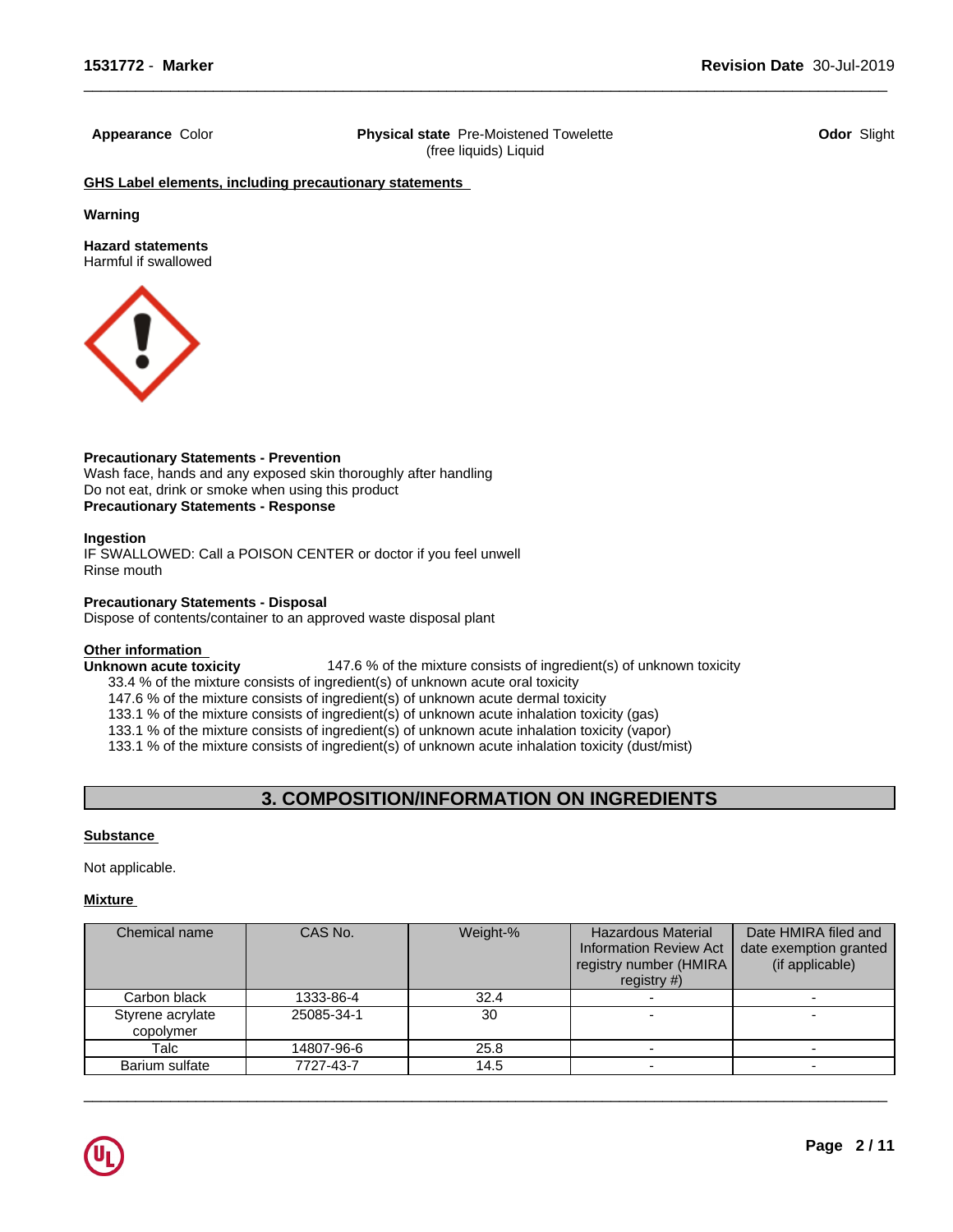| --<br>$\cdot$ .<br>dioxide<br>⊺ıtanıum | $\sim$<br>। २४६२<br>- ۵- ت<br>-07 - 1 |     |  |
|----------------------------------------|---------------------------------------|-----|--|
| --<br>'hthalocyanine blue              | . .<br>и-                             | v.J |  |
| DL.<br>areen<br>nalocvanine            | -^<br>$22 - 7$<br>.ാ⊃∽                | J.J |  |

 $\overline{\phantom{a}}$  ,  $\overline{\phantom{a}}$  ,  $\overline{\phantom{a}}$  ,  $\overline{\phantom{a}}$  ,  $\overline{\phantom{a}}$  ,  $\overline{\phantom{a}}$  ,  $\overline{\phantom{a}}$  ,  $\overline{\phantom{a}}$  ,  $\overline{\phantom{a}}$  ,  $\overline{\phantom{a}}$  ,  $\overline{\phantom{a}}$  ,  $\overline{\phantom{a}}$  ,  $\overline{\phantom{a}}$  ,  $\overline{\phantom{a}}$  ,  $\overline{\phantom{a}}$  ,  $\overline{\phantom{a}}$ 

|                                                             | <b>4. FIRST AID MEASURES</b>                                                                                                                                     |
|-------------------------------------------------------------|------------------------------------------------------------------------------------------------------------------------------------------------------------------|
| <b>First aid measures</b>                                   |                                                                                                                                                                  |
| <b>General advice</b><br><b>Inhalation</b>                  | Show this safety data sheet to the doctor in attendance.<br>Remove to fresh air.                                                                                 |
| Eye contact                                                 | Rinse thoroughly with plenty of water for at least 15 minutes, lifting lower and upper eyelids.<br>Consult a physician.                                          |
| <b>Skin contact</b>                                         | Wash skin with soap and water.                                                                                                                                   |
| Ingestion                                                   | Do NOT induce vomiting. Clean mouth with water and drink afterwards plenty of water.<br>Never give anything by mouth to an unconscious person. Call a physician. |
| Most important symptoms and effects, both acute and delayed |                                                                                                                                                                  |
| <b>Symptoms</b>                                             | No information available.                                                                                                                                        |
|                                                             | Indication of any immediate medical attention and special treatment needed                                                                                       |
| Note to physicians                                          | Treat symptomatically.                                                                                                                                           |
|                                                             | <b>5. FIRE-FIGHTING MEASURES</b>                                                                                                                                 |
| <b>Suitable Extinguishing Media</b>                         | Use extinguishing measures that are appropriate to local circumstances and the<br>surrounding environment.                                                       |
| <b>Large Fire</b>                                           | CAUTION: Use of water spray when fighting fire may be inefficient.                                                                                               |

**Unsuitable extinguishing media** Do not scatter spilled material with high pressure water streams.

**Specific hazards arising from the chemical** No information available.

**Hazardous Combustion Products** Carbon oxides.

**Explosion Data Sensitivity to Mechanical Impact** None. **Sensitivity to Static Discharge** None.

**Special protective equipment for fire-fighters**

Firefighters should wear self-contained breathing apparatus and full firefighting turnout gear. Use personal protection equipment.

 $\overline{\phantom{a}}$  ,  $\overline{\phantom{a}}$  ,  $\overline{\phantom{a}}$  ,  $\overline{\phantom{a}}$  ,  $\overline{\phantom{a}}$  ,  $\overline{\phantom{a}}$  ,  $\overline{\phantom{a}}$  ,  $\overline{\phantom{a}}$  ,  $\overline{\phantom{a}}$  ,  $\overline{\phantom{a}}$  ,  $\overline{\phantom{a}}$  ,  $\overline{\phantom{a}}$  ,  $\overline{\phantom{a}}$  ,  $\overline{\phantom{a}}$  ,  $\overline{\phantom{a}}$  ,  $\overline{\phantom{a}}$ 

# **6. ACCIDENTAL RELEASE MEASURES**

**Personal precautions, protective equipment and emergency procedures**

**Personal precautions Avoid contact with eyes.** 

**Methods and material for containment and cleaning up**

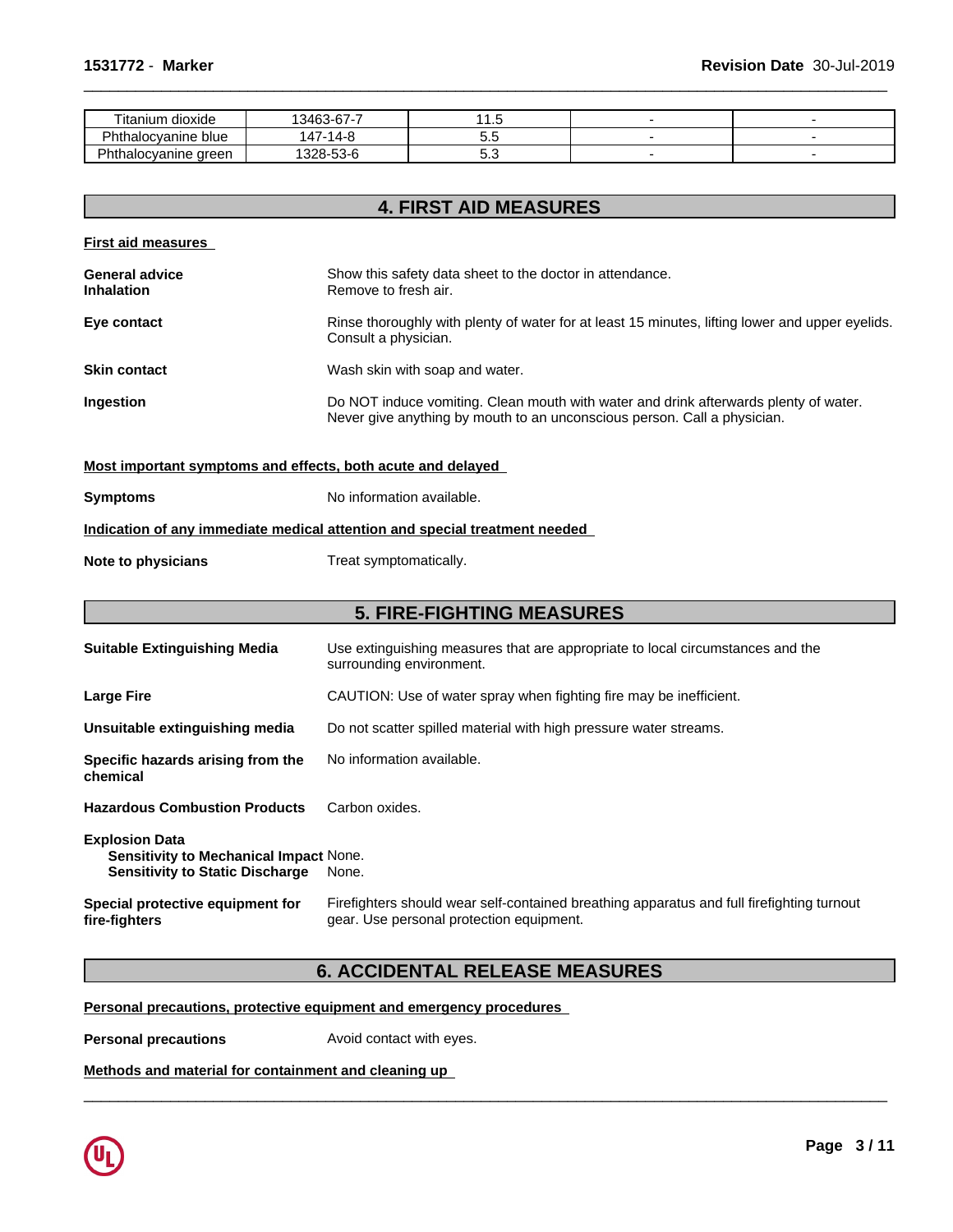**Methods for containment** Prevent further leakage or spillage if safe to do so.

**Methods for cleaning up** Dam up. Soak up with inert absorbent material. Pick up and transfer to properly labeled containers.

 $\overline{\phantom{a}}$  ,  $\overline{\phantom{a}}$  ,  $\overline{\phantom{a}}$  ,  $\overline{\phantom{a}}$  ,  $\overline{\phantom{a}}$  ,  $\overline{\phantom{a}}$  ,  $\overline{\phantom{a}}$  ,  $\overline{\phantom{a}}$  ,  $\overline{\phantom{a}}$  ,  $\overline{\phantom{a}}$  ,  $\overline{\phantom{a}}$  ,  $\overline{\phantom{a}}$  ,  $\overline{\phantom{a}}$  ,  $\overline{\phantom{a}}$  ,  $\overline{\phantom{a}}$  ,  $\overline{\phantom{a}}$ 

# **7. HANDLING AND STORAGE**

# **Precautions for safe handling**

**Advice on safe handling** Handle in accordance with good industrial hygiene and safety practice.

# **Conditions for safe storage, including any incompatibilities**

**Storage Conditions** Keep containers tightly closed in a dry, cool and well-ventilated place. Keep out of the reach of children.

# **8. EXPOSURE CONTROLS/PERSONAL PROTECTION**

# **Control parameters**

# **Exposure Limits** .

| Carbon black<br>1333-86-4 | TWA: 3 mg/m <sup>3</sup> inhalable        |  |                                           |                                           |  |                                          |
|---------------------------|-------------------------------------------|--|-------------------------------------------|-------------------------------------------|--|------------------------------------------|
|                           |                                           |  | TWA: 3.5 mg/m <sup>3</sup>                |                                           |  | IDLH: 1750 mg/m <sup>3</sup>             |
|                           | particulate matter                        |  | (vacated) TWA: $3.5 \text{ mg/m}^3$       |                                           |  | TWA: $3.5 \text{ mg/m}^3$                |
|                           |                                           |  |                                           |                                           |  | TWA: 0.1 mg/m <sup>3</sup> Carbon black  |
|                           |                                           |  |                                           |                                           |  | in presence of Polycyclic                |
|                           |                                           |  |                                           |                                           |  | aromatic hydrocarbons PAH                |
| Talc                      | TWA: $2 \text{ mg/m}^3$                   |  |                                           | (vacated) TWA: 2 mg/m <sup>3</sup>        |  | IDLH: 1000 mg/m <sup>3</sup> containg no |
| 14807-96-6                |                                           |  |                                           |                                           |  | asbestos and <1% quartz                  |
|                           |                                           |  |                                           |                                           |  | TWA: $2 \text{ mg/m}^3$                  |
| Barium sulfate            | TWA: 5 $mg/m3$ inhalable                  |  |                                           | TWA: 15 mg/m <sup>3</sup> total dust      |  | TWA: 10 $mg/m3$ total dust               |
| 7727-43-7                 | particulate matter, particulate           |  |                                           | TWA: 5 mg/m $3$ respirable                |  | TWA: 5 mg/m <sup>3</sup> respirable dust |
|                           | matter containing no asbestos             |  |                                           | fraction                                  |  |                                          |
|                           | and <1% crystalline silica                |  |                                           | (vacated) TWA: 10 mg/m <sup>3</sup> total |  |                                          |
|                           |                                           |  |                                           | dust                                      |  |                                          |
|                           |                                           |  |                                           | (vacated) TWA: 5 mg/m <sup>3</sup>        |  |                                          |
|                           |                                           |  |                                           | respirable fraction                       |  |                                          |
| Titanium dioxide          | TWA: 10 mg/m <sup>3</sup>                 |  | TWA: 15 mg/m <sup>3</sup> total dust      |                                           |  | IDLH: 5000 mg/m <sup>3</sup>             |
| 13463-67-7                |                                           |  | (vacated) TWA: 10 mg/m <sup>3</sup> total |                                           |  |                                          |
|                           |                                           |  |                                           | dust                                      |  |                                          |
| Phthalocyanine blue       | TWA: 1 mg/m <sup>3</sup> Cu dust and mist |  |                                           |                                           |  | IDLH: 100 mg/m <sup>3</sup> Cu dust and  |
| 147-14-8                  |                                           |  |                                           |                                           |  | mist                                     |
|                           |                                           |  |                                           |                                           |  | TWA: 1 mg/m <sup>3</sup> Cu dust and     |
|                           |                                           |  |                                           |                                           |  | mist                                     |
| Phthalocyanine green      | TWA: 1 mg/m <sup>3</sup> Cu dust and mist |  |                                           |                                           |  | IDLH: 100 mg/m <sup>3</sup> Cu dust and  |
| 1328-53-6                 |                                           |  |                                           |                                           |  | mist                                     |
|                           |                                           |  |                                           |                                           |  | TWA: 1 mg/m <sup>3</sup> Cu dust and     |
|                           |                                           |  |                                           |                                           |  | mist                                     |
| Chemical name             | Alberta                                   |  | <b>British Columbia</b>                   | <b>Ontario TWAEV</b>                      |  | Quebec                                   |
| Carbon black              | TWA: $3.5 \text{ mg/m}^3$                 |  | TWA: $3 \text{ mg/m}^3$                   | TWA: $3 \text{ mg/m}^3$                   |  | TWA: $3.5 \text{ mg/m}^3$                |
| 1333-86-4                 |                                           |  |                                           |                                           |  |                                          |
| Talc                      | TWA: $2 \text{ mg/m}^3$                   |  | TWA: $2 \text{ mg/m}^3$                   | TWA: $2 \text{ mg/m}^3$                   |  | TWA: $3 \text{ mg/m}^3$                  |

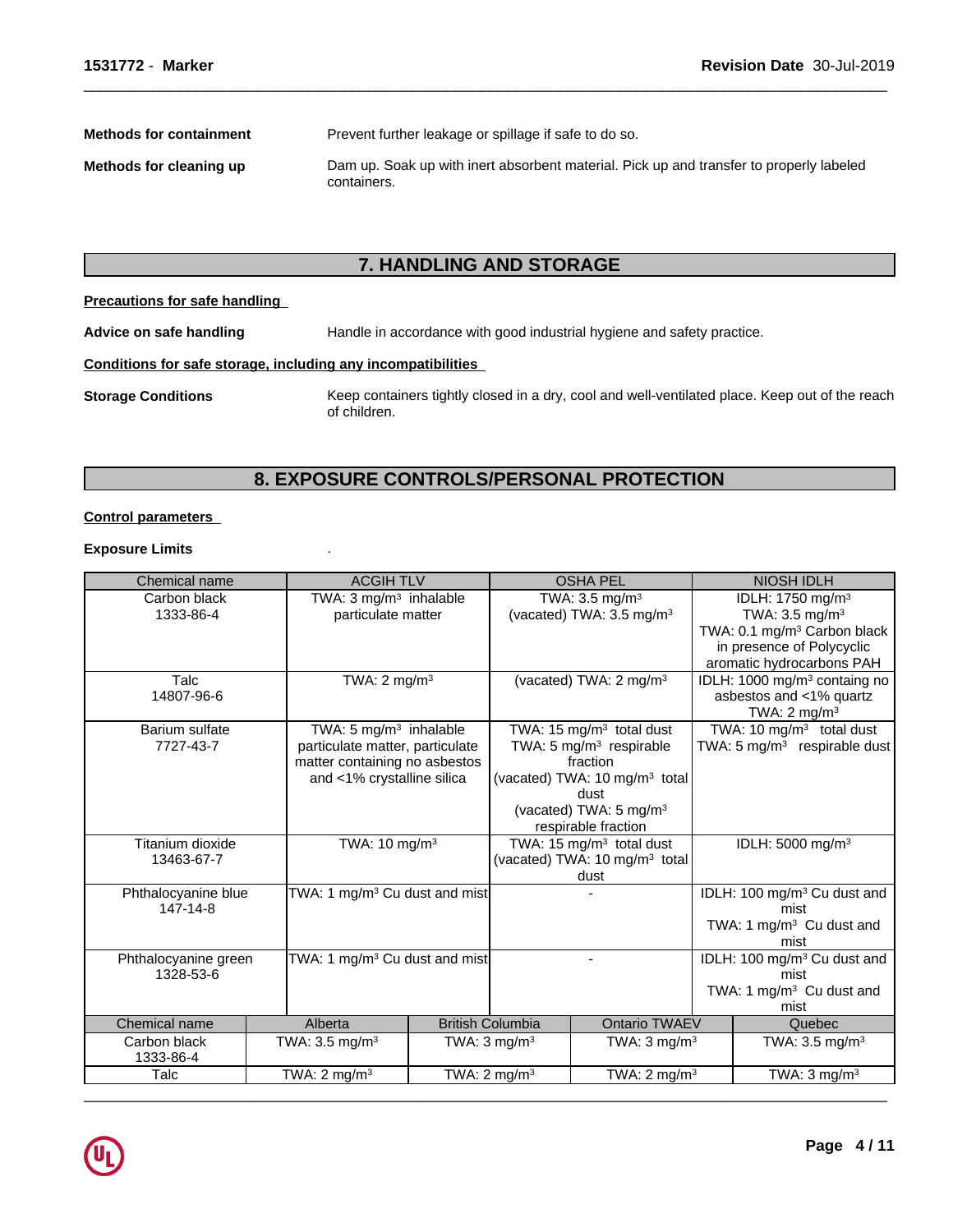| 14807-96-6                  |                          |                          |                          |                                                     |
|-----------------------------|--------------------------|--------------------------|--------------------------|-----------------------------------------------------|
| Barium sulfate<br>7727-43-7 | TWA: $10 \text{ mg/m}^3$ | TWA: $5 \text{ mg/m}^3$  | TWA: 5 mg/m <sup>3</sup> | TWA: $10 \text{ mg/m}^3$<br>TWA: $5 \text{ mg/m}^3$ |
| Titanium dioxide            | TWA: $10 \text{ mg/m}^3$ | TWA: $10 \text{ mg/m}^3$ | TWA: $10 \text{ mg/m}^3$ | TWA: $10 \text{ mg/m}^3$                            |
| 13463-67-7                  |                          | TWA: $3 \text{ mg/m}^3$  |                          |                                                     |

**Other Exposure Guidelines** Vacated limits revoked by the Court of Appeals decision in AFL-CIO v. OSHA, 965 F.2d 962 (11th Cir., 1992). See section 15 for national exposure control parameters.

 $\overline{\phantom{a}}$  ,  $\overline{\phantom{a}}$  ,  $\overline{\phantom{a}}$  ,  $\overline{\phantom{a}}$  ,  $\overline{\phantom{a}}$  ,  $\overline{\phantom{a}}$  ,  $\overline{\phantom{a}}$  ,  $\overline{\phantom{a}}$  ,  $\overline{\phantom{a}}$  ,  $\overline{\phantom{a}}$  ,  $\overline{\phantom{a}}$  ,  $\overline{\phantom{a}}$  ,  $\overline{\phantom{a}}$  ,  $\overline{\phantom{a}}$  ,  $\overline{\phantom{a}}$  ,  $\overline{\phantom{a}}$ 

# **Appropriate engineering controls**

**Engineering controls** Showers Eyewash stations Ventilation systems.

# **Individual protection measures, such as personal protective equipment**

| <b>Eye/face protection</b>     | No special protective equipment required.                                                                                                                                   |
|--------------------------------|-----------------------------------------------------------------------------------------------------------------------------------------------------------------------------|
| Skin and body protection       | No special protective equipment required.                                                                                                                                   |
| <b>Respiratory protection</b>  | No protective equipment is needed under normal use conditions. If exposure limits are<br>exceeded or irritation is experienced, ventilation and evacuation may be required. |
| General hygiene considerations | Handle in accordance with good industrial hygiene and safety practice.                                                                                                      |

# **9. PHYSICAL AND CHEMICAL PROPERTIES**

| <b>Physical and Chemical Properties</b>                 |                                                |                       |
|---------------------------------------------------------|------------------------------------------------|-----------------------|
| <b>Physical state</b>                                   | Pre-Moistened Towelette (free liquids); Liquid |                       |
| <b>Appearance</b>                                       | Color                                          |                       |
| Odor                                                    | Slight                                         |                       |
| Color                                                   | No information available                       |                       |
| <b>Odor Threshold</b>                                   | No information available                       |                       |
| <b>Property</b>                                         | <b>Values</b>                                  | <b>Remarks Method</b> |
| рH                                                      | <b>UNKNOWN</b>                                 |                       |
| <b>Melting / freezing point</b>                         | No data available                              | None known            |
| Boiling point / boiling range                           | No data available                              | None known            |
| <b>Flash Point</b>                                      | No data available                              | None known            |
| <b>Evaporation Rate</b>                                 | No data available                              | None known            |
| Flammability (solid, gas)                               | No data available                              | None known            |
| <b>Flammability Limit in Air</b>                        |                                                | None known            |
| <b>Upper flammability limit</b>                         | No data available                              |                       |
| Lower flammability limit                                | No data available                              |                       |
| Vapor pressure                                          | No data available                              | None known            |
| Vapor density                                           | No data available                              | None known            |
| <b>Relative density</b>                                 | 1.15                                           |                       |
| <b>Water Solubility</b>                                 | Soluble in water                               |                       |
| Solubility(ies)                                         | No data available                              | None known            |
| Partition coefficient: n-octanol/waterNo data available |                                                |                       |
| <b>Autoignition temperature</b>                         | No data available                              | None known            |
| <b>Decomposition temperature</b>                        | No data available                              | None known            |
| <b>Kinematic viscosity</b>                              | No data available                              | None known            |
| <b>Dynamic viscosity</b>                                | No data available                              | None known            |
| <b>Other Information</b>                                |                                                |                       |

**Explosive properties** No information available

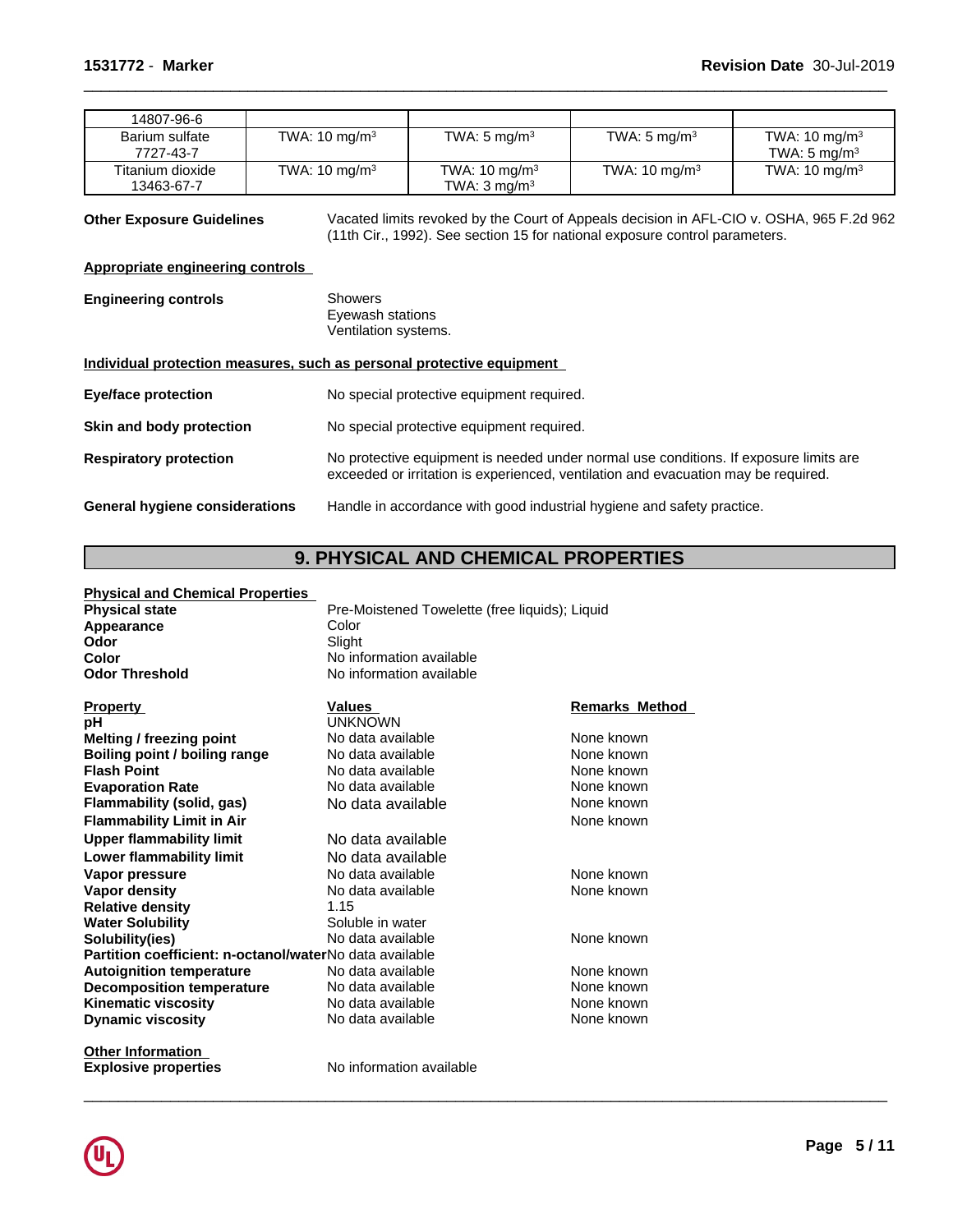| <b>Oxidizing properties</b>       | No information available |
|-----------------------------------|--------------------------|
| Softening Point                   | No information available |
| Molecular Weight                  | No information available |
| VOC Content (%)                   | No information available |
| <b>Liguid Density</b>             | No information available |
| <b>Bulk Density</b>               | No information available |
| Particle Size                     | No information available |
| <b>Particle Size Distribution</b> | No information available |
|                                   |                          |

# **10. STABILITY AND REACTIVITY**

 $\overline{\phantom{a}}$  ,  $\overline{\phantom{a}}$  ,  $\overline{\phantom{a}}$  ,  $\overline{\phantom{a}}$  ,  $\overline{\phantom{a}}$  ,  $\overline{\phantom{a}}$  ,  $\overline{\phantom{a}}$  ,  $\overline{\phantom{a}}$  ,  $\overline{\phantom{a}}$  ,  $\overline{\phantom{a}}$  ,  $\overline{\phantom{a}}$  ,  $\overline{\phantom{a}}$  ,  $\overline{\phantom{a}}$  ,  $\overline{\phantom{a}}$  ,  $\overline{\phantom{a}}$  ,  $\overline{\phantom{a}}$ 

| <b>Reactivity</b>                                                       | No information available.                 |
|-------------------------------------------------------------------------|-------------------------------------------|
| <b>Chemical stability</b>                                               | Stable under normal conditions.           |
| <b>Possibility of Hazardous Reactions</b> None under normal processing. |                                           |
| <b>Hazardous Polymerization</b>                                         | Hazardous polymerization does not occur.  |
| <b>Conditions to avoid</b>                                              | None known based on information supplied. |
| Incompatible materials                                                  | None known based on information supplied. |
|                                                                         |                                           |

**Hazardous Decomposition Products** Carbon oxides.

# **11. TOXICOLOGICAL INFORMATION**

# **Information on likely routes of exposure**

| <b>Product Information</b>            |                                                                                                                                                                                                                                                                                                                                                                                                                                                                                                                                                  |
|---------------------------------------|--------------------------------------------------------------------------------------------------------------------------------------------------------------------------------------------------------------------------------------------------------------------------------------------------------------------------------------------------------------------------------------------------------------------------------------------------------------------------------------------------------------------------------------------------|
| <b>Inhalation</b>                     | Specific test data for the substance or mixture is not available.                                                                                                                                                                                                                                                                                                                                                                                                                                                                                |
| Eye contact                           | Specific test data for the substance or mixture is not available.                                                                                                                                                                                                                                                                                                                                                                                                                                                                                |
| <b>Skin contact</b>                   | Specific test data for the substance or mixture is not available.                                                                                                                                                                                                                                                                                                                                                                                                                                                                                |
| Ingestion                             | Specific test data for the substance or mixture is not available. Harmful if swallowed. (based<br>on components).                                                                                                                                                                                                                                                                                                                                                                                                                                |
| Information on toxicological effects  |                                                                                                                                                                                                                                                                                                                                                                                                                                                                                                                                                  |
| <b>Symptoms</b>                       | No information available.                                                                                                                                                                                                                                                                                                                                                                                                                                                                                                                        |
| <b>Numerical measures of toxicity</b> |                                                                                                                                                                                                                                                                                                                                                                                                                                                                                                                                                  |
| <b>Acute Toxicity</b>                 |                                                                                                                                                                                                                                                                                                                                                                                                                                                                                                                                                  |
| ATEmix (oral)                         | The following values are calculated based on chapter 3.1 of the GHS document.<br>1,110.00 mg/kg                                                                                                                                                                                                                                                                                                                                                                                                                                                  |
| Unknown acute toxicity                | 147.6 % of the mixture consists of ingredient(s) of unknown toxicity<br>33.4 % of the mixture consists of ingredient(s) of unknown acute oral toxicity<br>147.6 % of the mixture consists of ingredient(s) of unknown acute dermal toxicity<br>133.1 % of the mixture consists of ingredient(s) of unknown acute inhalation toxicity (gas)<br>133.1 % of the mixture consists of ingredient(s) of unknown acute inhalation toxicity (vapor)<br>133.1 % of the mixture consists of ingredient(s) of unknown acute inhalation toxicity (dust/mist) |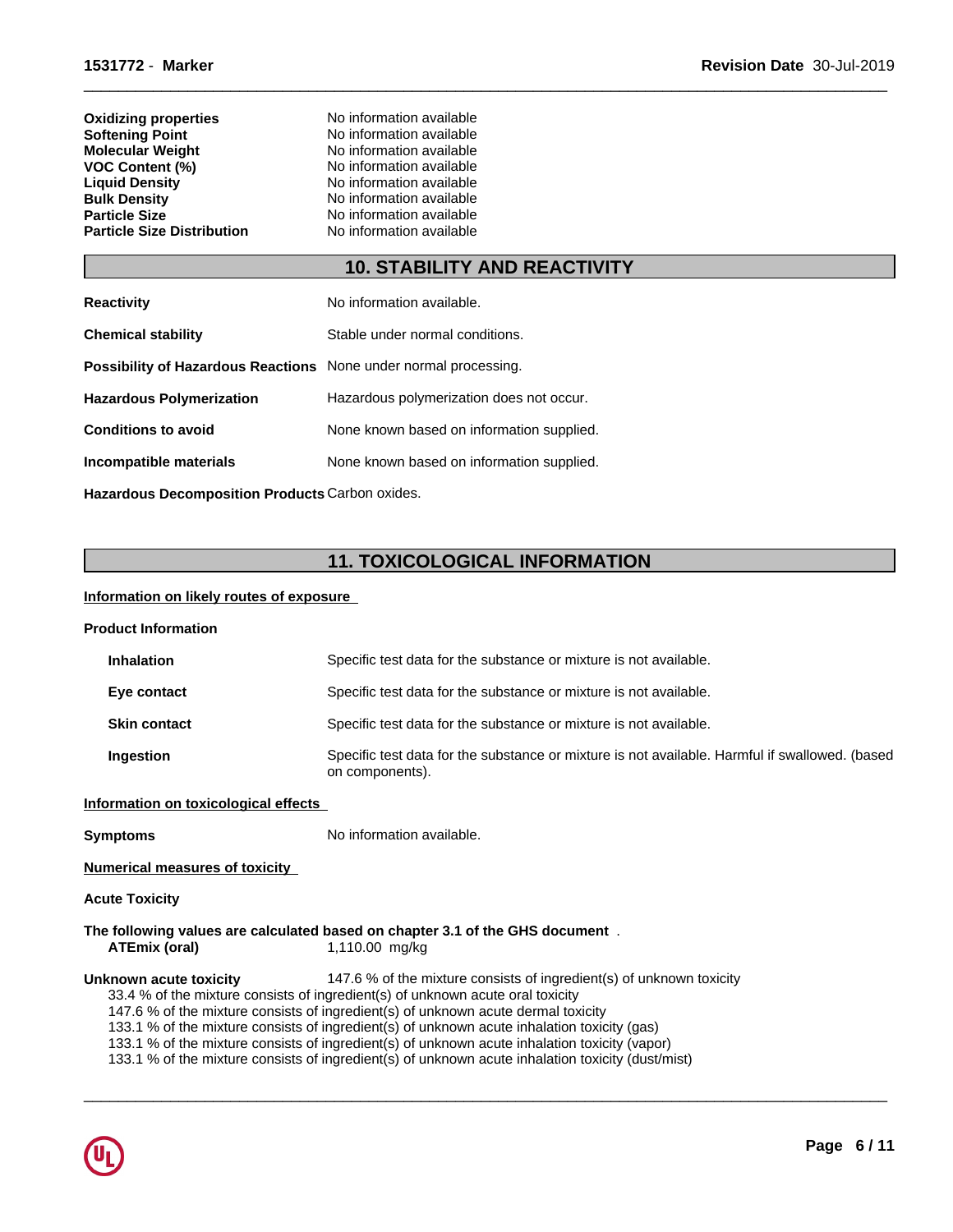# **Component Information**

| Chemical name        | Oral LD50                  | Dermal LD50                   | Inhalation LC50 |
|----------------------|----------------------------|-------------------------------|-----------------|
| Carbon black         | > 15400 mg/kg (Rat)        | Rabbit<br>$>$ 3 g/kg $\prime$ |                 |
| Barium sulfate       | = 307000 mg/kg<br>Rat)     |                               |                 |
| Titanium dioxide     | $> 10000$ mg/kg (<br>(Rat) |                               |                 |
| Phthalocvanine blue  | $> 10000$ mg/kg (Rat)      |                               |                 |
| Phthalocyanine green | (Rat<br>> 5000 mg/kg (     |                               |                 |

 $\overline{\phantom{a}}$  ,  $\overline{\phantom{a}}$  ,  $\overline{\phantom{a}}$  ,  $\overline{\phantom{a}}$  ,  $\overline{\phantom{a}}$  ,  $\overline{\phantom{a}}$  ,  $\overline{\phantom{a}}$  ,  $\overline{\phantom{a}}$  ,  $\overline{\phantom{a}}$  ,  $\overline{\phantom{a}}$  ,  $\overline{\phantom{a}}$  ,  $\overline{\phantom{a}}$  ,  $\overline{\phantom{a}}$  ,  $\overline{\phantom{a}}$  ,  $\overline{\phantom{a}}$  ,  $\overline{\phantom{a}}$ 

**Delayed and immediate effects as well as chronic effects from short and long-term exposure**

| <b>Skin corrosion/irritation</b>         | No information available.                                                                                                                                                                                         |
|------------------------------------------|-------------------------------------------------------------------------------------------------------------------------------------------------------------------------------------------------------------------|
| Serious eye damage/eye irritation        | No information available.                                                                                                                                                                                         |
| <b>Respiratory or skin sensitization</b> | No information available.                                                                                                                                                                                         |
| <b>Germ cell mutagenicity</b>            | No information available.                                                                                                                                                                                         |
| Carcinogenicity                          | Classification based on data available for ingredients. This product contains titanium dioxide<br>in a non-respirable form. Inhalation of titanium dioxide is unlikely to occur from exposure to<br>this product. |

The table below indicates whether each agency has listed any ingredient as a carcinogen.

### Talc

This product contains talc that is non-asbestiform, contains no asbestos fibers and is not classifiable as to its potential inhalation carcinogenicity under current GHS guidelines. However, the International Agency for Research on Cancer (IARC) found limited evidence of an association between ovarian cancer and the use of talc-based body powder for feminine hygiene including use of any talc-based body powder in the female genital area. IARC has used these data to classify talc-based powders used in the female genital area as "possibly carcinogenic to humans" (Group 2B).

| Chemical name                  | <b>ACGIH</b>             | <b>IARC</b>         | <b>NTP</b> | <b>OSHA</b> |
|--------------------------------|--------------------------|---------------------|------------|-------------|
| Carbon black<br>1333-86-4      | A3                       | Group 2B            |            |             |
| Talc<br>14807-96-6             |                          | Group 3<br>Group 2B |            |             |
| Titanium dioxide<br>13463-67-7 | $\overline{\phantom{0}}$ | Group 2B            | -          |             |

#### **Legend**

**ACGIH (American Conference of Governmental Industrial Hygienists)** A3 - Animal Carcinogen **IARC (International Agency for Research on Cancer)** Group 2B - Possibly Carcinogenic to Humans Group 3 - Not Classifiable as to Carcinogenicity in Humans **OSHA (Occupational Safety and Health Administration of the US Department of Labor)** X - Present **Reproductive toxicity** No information available. **STOT** - single exposure No information available.

**STOT** - **repeated exposure** No information available.

**Aspiration hazard** No information available.

# **12. ECOLOGICAL INFORMATION**

**Ecotoxicity** The environmental impact of this product has not been fully investigated.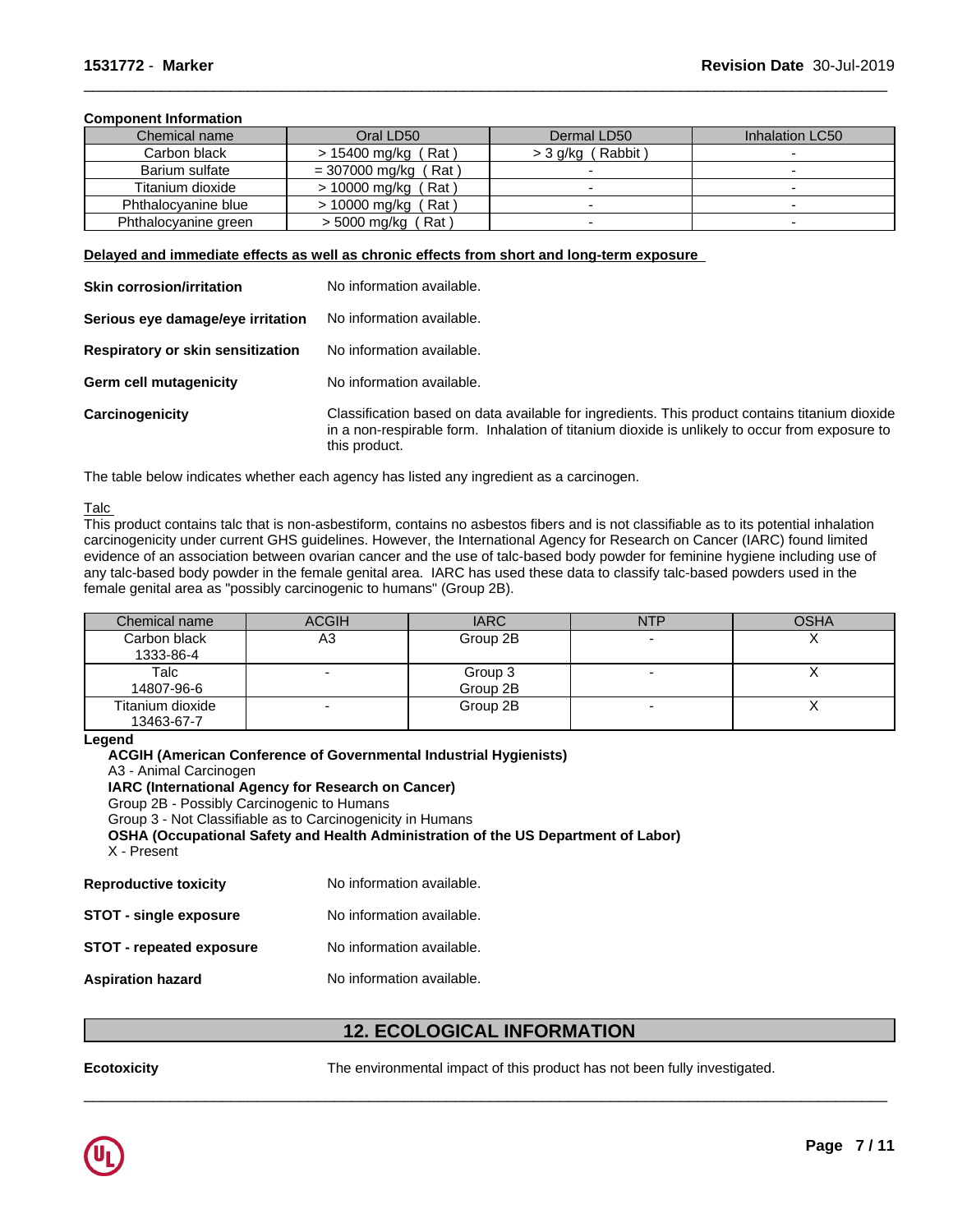| Chemical name        | Toxicity to Algae | Toxicity to Fish       | Toxicity to          | Daphnia Magna (Water  |
|----------------------|-------------------|------------------------|----------------------|-----------------------|
|                      |                   |                        | Microorganisms       | Flea)                 |
| Carbon black         |                   |                        |                      | 24h EC50: > 5600 mg/L |
| Talc                 |                   | 96h LC50: $> 100$ g/L  |                      |                       |
|                      |                   | (Brachydanio rerio)    |                      |                       |
| Phthalocyanine blue  |                   | 48h LC50: $> 100$ mg/L |                      |                       |
|                      |                   | (Oryzias latipes)      |                      |                       |
| Phthalocyanine green |                   | 96h LC50: = 752.4 mg/L | EC50 > 10000 mg/L 30 | 24h EC50: > 500 mg/L  |
|                      |                   | (Lepomis macrochirus)  | min                  |                       |

 $\overline{\phantom{a}}$  ,  $\overline{\phantom{a}}$  ,  $\overline{\phantom{a}}$  ,  $\overline{\phantom{a}}$  ,  $\overline{\phantom{a}}$  ,  $\overline{\phantom{a}}$  ,  $\overline{\phantom{a}}$  ,  $\overline{\phantom{a}}$  ,  $\overline{\phantom{a}}$  ,  $\overline{\phantom{a}}$  ,  $\overline{\phantom{a}}$  ,  $\overline{\phantom{a}}$  ,  $\overline{\phantom{a}}$  ,  $\overline{\phantom{a}}$  ,  $\overline{\phantom{a}}$  ,  $\overline{\phantom{a}}$ 

# **Persistence and Degradability** No information available.

# **Bioaccumulation**

### **Component Information**

| ״<br>סו ווסו         | ററ<br>'OW<br>$-$ |
|----------------------|------------------|
| $\neg$<br>blue<br>ПU | v.u              |
|                      |                  |

**Mobility** No information available.

# **Other adverse effects** No information available.

# **13. DISPOSAL CONSIDERATIONS**

#### **Waste treatment methods**

| Waste from residues/unused<br>products | Dispose of in accordance with local regulations. Dispose of waste in accordance with<br>environmental legislation. |
|----------------------------------------|--------------------------------------------------------------------------------------------------------------------|
| Contaminated packaging                 | Do not reuse empty containers.                                                                                     |
| <b>US EPA Waste Number</b>             | D <sub>005</sub>                                                                                                   |
|                                        |                                                                                                                    |

### **California Waste Codes** 331

This product contains one or more substances that are listed with the State of California as a hazardous waste.

| Chemical name                     | California Hazardous Waste |
|-----------------------------------|----------------------------|
| Phthalocyanine blue<br>147-14-8   | Toxic                      |
| Phthalocyanine green<br>1328-53-6 | Toxic                      |

# **14. TRANSPORT INFORMATION**

| DOT<br><b>Proper Shipping Name</b><br><b>Hazard Class</b> | NOT REGULATED<br>NON-REGULATED<br>N/A |
|-----------------------------------------------------------|---------------------------------------|
| <b>TDG</b>                                                | Not regulated                         |
| <b>MEX</b>                                                | Not regulated                         |

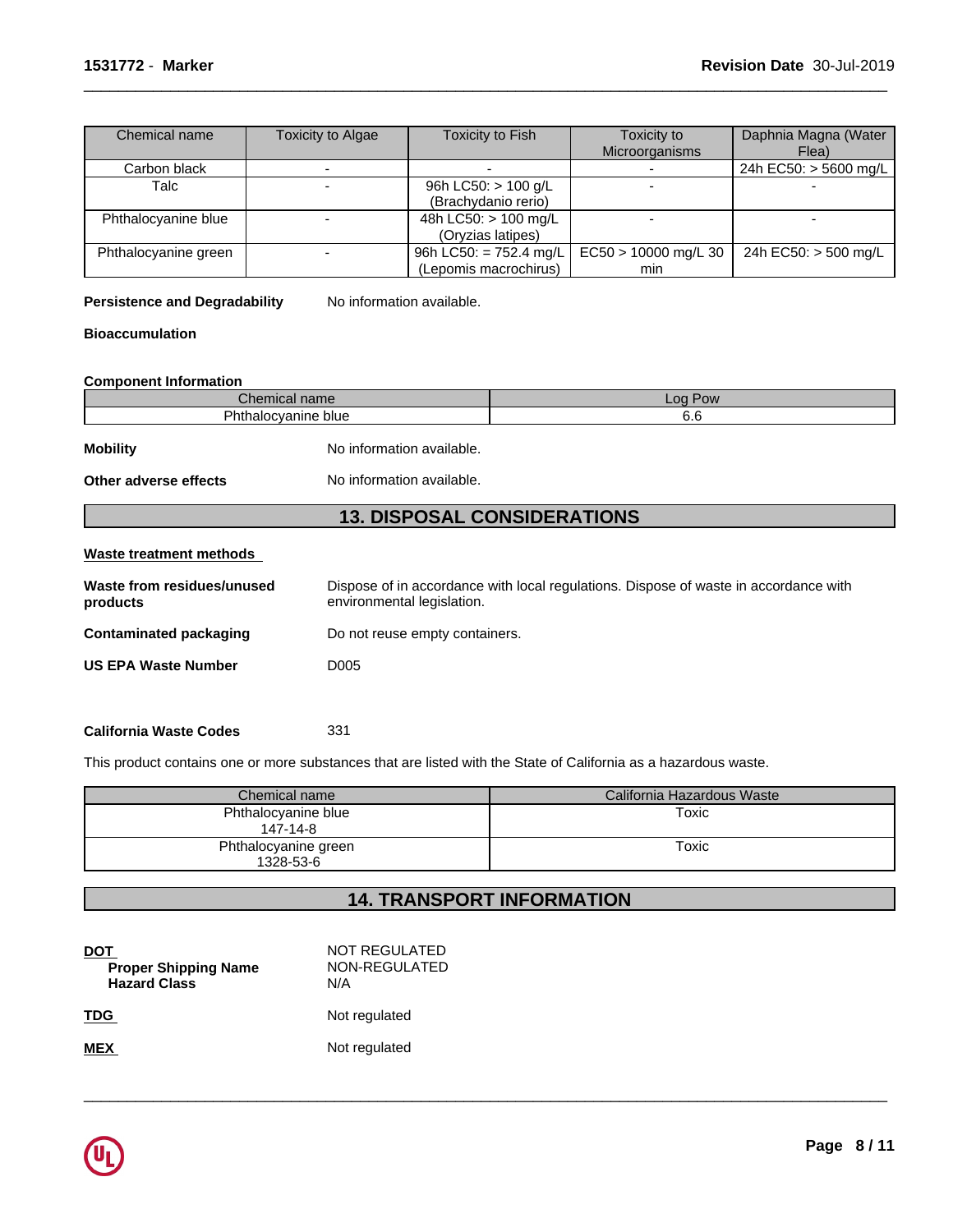| <b>ICAO</b>                                                       | Not regulated                                |
|-------------------------------------------------------------------|----------------------------------------------|
| <b>IATA</b><br><b>Proper Shipping Name</b><br><b>Hazard Class</b> | Not regulated<br><b>NON REGULATED</b><br>N/A |
| <b>IMDG/IMO</b><br><b>Hazard Class</b>                            | Not regulated<br>N/A                         |
| <b>RID</b>                                                        | Not regulated                                |
| <b>ADR</b>                                                        | Not regulated                                |
| <b>ADN</b>                                                        | Not regulated                                |

# **15. REGULATORY INFORMATION**

 $\overline{\phantom{a}}$  ,  $\overline{\phantom{a}}$  ,  $\overline{\phantom{a}}$  ,  $\overline{\phantom{a}}$  ,  $\overline{\phantom{a}}$  ,  $\overline{\phantom{a}}$  ,  $\overline{\phantom{a}}$  ,  $\overline{\phantom{a}}$  ,  $\overline{\phantom{a}}$  ,  $\overline{\phantom{a}}$  ,  $\overline{\phantom{a}}$  ,  $\overline{\phantom{a}}$  ,  $\overline{\phantom{a}}$  ,  $\overline{\phantom{a}}$  ,  $\overline{\phantom{a}}$  ,  $\overline{\phantom{a}}$ 

### **Safety, health and environmental regulations/legislation specific for the substance or mixture**

# **International Regulations**

**Ozone-depleting substances (ODS)** Notapplicable

**Persistent Organic Pollutants** Not applicable

**Export Notification requirements** Not applicable

#### **International Inventories**

| <b>TSCA</b>          | Contact supplier for inventory compliance status. |
|----------------------|---------------------------------------------------|
| <b>DSL/NDSL</b>      | Contact supplier for inventory compliance status. |
| <b>EINECS/ELINCS</b> | Contact supplier for inventory compliance status. |
| <b>ENCS</b>          | Contact supplier for inventory compliance status. |
| <b>KECL</b>          | Contact supplier for inventory compliance status. |
| <b>PICCS</b>         | Contact supplier for inventory compliance status. |
| <b>AICS</b>          | Contact supplier for inventory compliance status. |

**Legend** 

 **TSCA** - United States Toxic Substances Control Act Section 8(b) Inventory

 **DSL/NDSL** - Canadian Domestic Substances List/Non-Domestic Substances List

 **EINECS/ELINCS** - European Inventory of Existing Chemical Substances/European List of Notified Chemical Substances

 **ENCS** - Japan Existing and New Chemical Substances

 **KECL** - Korean Existing and Evaluated Chemical Substances

 **PICCS** - Philippines Inventory of Chemicals and Chemical Substances

 **AICS** - Australian Inventory of Chemical Substances

# **US Federal Regulations**

#### **SARA 313**

Section 313 of Title III of the Superfund Amendments and Reauthorization Act of 1986 (SARA). This product contains a chemical or chemicals which are subject to the reporting requirements of the Act and Title 40 of the Code of Federal Regulations, Part 372

| <b>Chemical name</b>             | <b>CAS No.</b> | Weight-% | <b>SARA 313 - Threshold</b><br>Values % |
|----------------------------------|----------------|----------|-----------------------------------------|
| Barium sulfate - 7727-43-7       | 7727-43-7      | 14.5     |                                         |
| Phthalocyanine blue - 147-14-8   | 147-14-8       | 5.5      |                                         |
| Phthalocyanine green - 1328-53-6 | 1328-53-6      | 5.3      | I.U                                     |

 $\overline{\phantom{a}}$  ,  $\overline{\phantom{a}}$  ,  $\overline{\phantom{a}}$  ,  $\overline{\phantom{a}}$  ,  $\overline{\phantom{a}}$  ,  $\overline{\phantom{a}}$  ,  $\overline{\phantom{a}}$  ,  $\overline{\phantom{a}}$  ,  $\overline{\phantom{a}}$  ,  $\overline{\phantom{a}}$  ,  $\overline{\phantom{a}}$  ,  $\overline{\phantom{a}}$  ,  $\overline{\phantom{a}}$  ,  $\overline{\phantom{a}}$  ,  $\overline{\phantom{a}}$  ,  $\overline{\phantom{a}}$ 

#### **SARA 311/312 Hazard Categories**

Should this product meet EPCRA 311/312 Tier reporting criteria at 40 CFR 370, refer to Section 2 of this SDS for appropriate

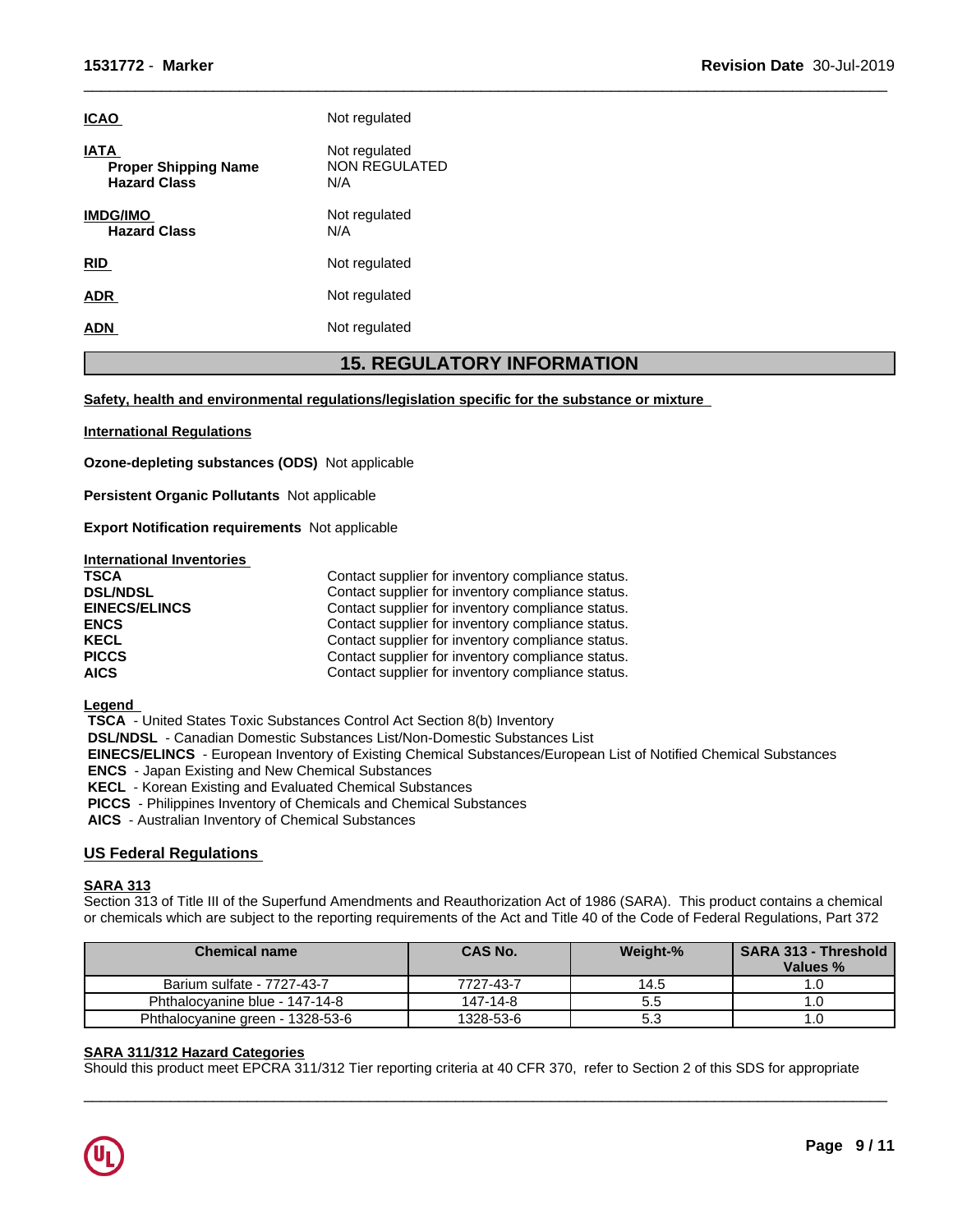classifications. Under the amended regulations at 40 CFR 370, EPCRA 311/312 Tier II reporting for the 2017 calendar year will need to be consistent with updated hazard classifications.

 $\overline{\phantom{a}}$  ,  $\overline{\phantom{a}}$  ,  $\overline{\phantom{a}}$  ,  $\overline{\phantom{a}}$  ,  $\overline{\phantom{a}}$  ,  $\overline{\phantom{a}}$  ,  $\overline{\phantom{a}}$  ,  $\overline{\phantom{a}}$  ,  $\overline{\phantom{a}}$  ,  $\overline{\phantom{a}}$  ,  $\overline{\phantom{a}}$  ,  $\overline{\phantom{a}}$  ,  $\overline{\phantom{a}}$  ,  $\overline{\phantom{a}}$  ,  $\overline{\phantom{a}}$  ,  $\overline{\phantom{a}}$ 

# **CWA (Clean WaterAct)**

This product contains the following substances which are regulated pollutants pursuant to the Clean Water Act (40 CFR 122.21 and 40 CFR 122.42)

| <b>Chemical name</b>              | <b>CWA - Reportable</b><br><b>Quantities</b> | <b>CWA - Toxic Pollutants</b> | <b>CWA - Priority</b><br><b>Pollutants</b> | <b>CWA - Hazardous</b><br><b>Substances</b> |
|-----------------------------------|----------------------------------------------|-------------------------------|--------------------------------------------|---------------------------------------------|
| Phthalocyanine blue<br>147-14-8   |                                              |                               |                                            |                                             |
| Phthalocyanine green<br>1328-53-6 |                                              |                               |                                            |                                             |

# **CERCLA**

This material, as supplied, does not contain any substances regulated as hazardous substances under the Comprehensive Environmental Response Compensation and Liability Act (CERCLA) (40 CFR 302) or the Superfund Amendments and Reauthorization Act (SARA) (40 CFR 355). There may be specific reporting requirements at the local, regional, or state level pertaining to releases of this material

# **US State Regulations**

# **California Proposition 65**

This product contains the following Proposition 65 chemicals.

| Chemical name i                  | <b>California Proposition 65</b> |
|----------------------------------|----------------------------------|
| Carbon black - 1333-86-4         | Carcinoder                       |
| Titanium dioxide -<br>13463-67-7 | شarcinoαer                       |

# **U.S. State Right-to-Know Regulations**

This product may contain substances regulated by state right-to-know regulations.

| <b>Chemical name</b>              | <b>New Jersey</b> | <b>Massachusetts</b> | Pennsylvania | <b>Rhode Island</b> | <b>Illinois</b> |
|-----------------------------------|-------------------|----------------------|--------------|---------------------|-----------------|
| Carbon black<br>1333-86-4         |                   |                      |              |                     | х               |
| Talc<br>14807-96-6                |                   |                      | X            |                     | X               |
| Barium sulfate<br>7727-43-7       |                   |                      |              |                     |                 |
| Titanium dioxide<br>13463-67-7    |                   | ⋏                    | Χ            |                     |                 |
| Phthalocyanine blue<br>147-14-8   |                   |                      | X            |                     |                 |
| Phthalocyanine green<br>1328-53-6 |                   |                      | Χ            |                     |                 |

| <b>16. OTHER INFORMATION</b> |                         |                                                                             |                    |                                                     |  |  |
|------------------------------|-------------------------|-----------------------------------------------------------------------------|--------------------|-----------------------------------------------------|--|--|
| <b>NFPA</b>                  | <b>Health hazards 1</b> | <b>Flammability 0</b>                                                       | Instability 0      | <b>Physical and Chemical</b><br><b>Properties -</b> |  |  |
| <b>HMIS</b>                  | <b>Health hazards 1</b> | <b>Flammability 0</b>                                                       | Physical hazards 0 | <b>Personal Protection X</b>                        |  |  |
| <b>Prepared By</b>           | 1-800-572-6501          | <b>Product Stewardship</b><br>23 British American Blvd.<br>Latham, NY 12110 |                    |                                                     |  |  |